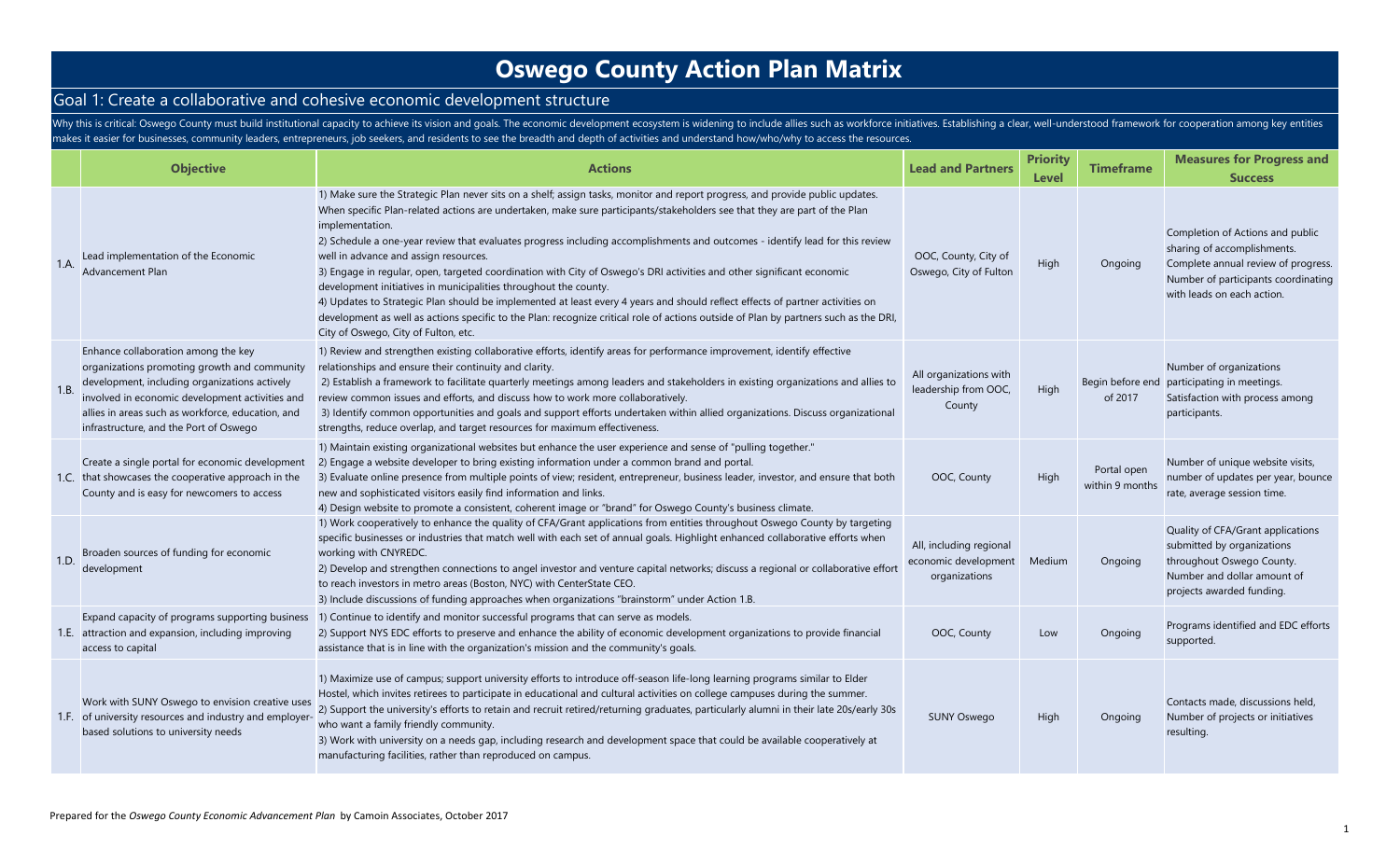#### Goal 2: Continuously engage community stakeholders around economic advancement efforts

Why this is critical: Economic development can be hindered when it is believed that its benefits only target businesses, and when the broader community outcomes are not well understood. Oswego County's goals include commun vibrant economy. Inviting stakeholders across the spectrum of the community into the process, and continuing to engage them, will showcase the deep connections between economic development and community wellbeing, and crea the County's initiatives.

|     | <b>Objective</b>                                                                                                                                         | <b>Actions</b>                                                                                                                                                                                                                                                                                                                                                                                                                                                                                                                                                                                                                                                                                                                                                                                                                                                                                                   | <b>Lead and Partners</b>                                                                                                | <b>Priority</b><br><b>Level</b> | <b>Timeframe</b>                                          | <b>Measures for Progress and</b><br><b>Success</b>                                              |
|-----|----------------------------------------------------------------------------------------------------------------------------------------------------------|------------------------------------------------------------------------------------------------------------------------------------------------------------------------------------------------------------------------------------------------------------------------------------------------------------------------------------------------------------------------------------------------------------------------------------------------------------------------------------------------------------------------------------------------------------------------------------------------------------------------------------------------------------------------------------------------------------------------------------------------------------------------------------------------------------------------------------------------------------------------------------------------------------------|-------------------------------------------------------------------------------------------------------------------------|---------------------------------|-----------------------------------------------------------|-------------------------------------------------------------------------------------------------|
|     | Broaden the economic development marketing<br>2.A. network to reach stakeholders outside of the<br>business and development community                    | 1) Identify and coordinate a system of Community Advocates who share success stories, information, and events. Should be<br>community members with wide existing networks, who are trusted. A school district participant can strengthen the connection<br>between economic development and primary education.<br>2) Keep them up to date, and feed them information and talking points so they tell the story on social media.<br>3) Tell the success stories about businesses that do well and connect this to metrics and goals for county wellbeing - another<br>audience for existing OOC marketing and public engagement efforts.<br>4) Identify internal audiences and methods of reaching them.<br>5) Identify external audiences and methods of reaching them; continue to implement actions that are successful.<br>6) Include SUNY Oswego faculty, staff, and student populations in audience groups. | <b>Chambers of Commerce</b><br>- County Tourism/Public<br>Information Office.<br>OOC, Centerstate CEO<br>and businesses | High                            | Begin within 6<br>months of Plan<br>adoption;<br>ongoing. | Community Advocates on-board,<br>number of posts, number of<br>followers.                       |
|     | Shift thinking from "tourists" to "visitors" to<br>2.B. capture business travelers, family visits, second<br>homeowners, parents of SUNY Oswego students | 1) Tourism is something to "attract" from outside but amenities are also a major factor in local quality of life and business<br>location decisions. Integrate information and celebration of the County's unique tourism assets – e.g. waterfront, fishing, snow<br>sports – into the general conversation about community and economic development.<br>2) Use Community Advocates to lead a conversation and specifically integrate language about tourism into other<br>communications.<br>3) Target owners of second or vacation homes with information and marketing.                                                                                                                                                                                                                                                                                                                                       | Chambers of Commerce.<br>County Tourism/Public<br>Information Office.<br>Centerstate CEO                                | Low                             | Ongoing                                                   | Posts referencing tourism. Mail or<br>emails to second homeowners.                              |
| 2.C | Connect existing education and training initiative<br>residents and businesses of all ages and<br>skill/education levels                                 | 1) Identify resources and gaps - what, where, and who are their programs for; which target audiences are not well reached. For<br>example, lack of childcare, location of training, and available transportation can restrict participation. Put these on the table for<br>information to create a continuum of resources for discussion under Objective 1.A., "Enhance collaboration."<br>2) Share intelligence about potential employers and employer trends with workforce and training stakeholders as early as<br>possible to speed up availability of suitable workers.<br>3) Bring primary education stakeholders into the mix with initiatives to engage younger residents.                                                                                                                                                                                                                              | County, OOC, CiTi, CCC,<br>SUNY Oswego, Labor<br><b>Unions</b>                                                          | High                            | 12-18 months                                              | Resources and gaps identified.<br>Meetings and communications.<br>Number of educators involved. |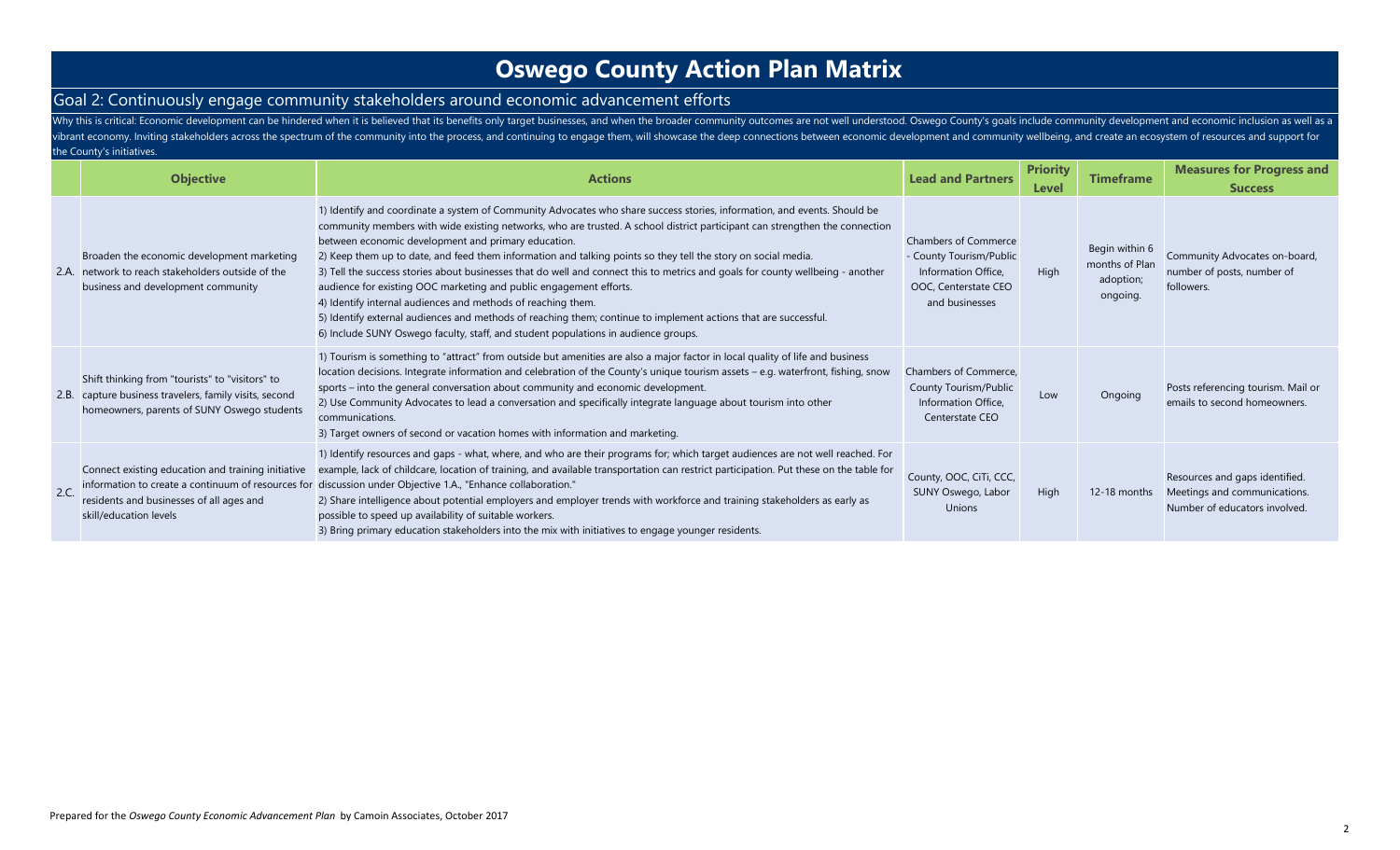### Goal 3: Build momentum around targeted industries

Why this is critical: A targeted industry strategy identifies priorities for allocation of resources and lets potential new businesses know what industries will be welcomed by the community. It must include support to help goals for business attraction. When deepening the economic development toolkit with entrepreneurial support and business plan competitions, targeting specific industries can expand the pool of participants.

|      | <b>Objective</b>                                                                                                  | <b>Actions</b>                                                                                                                                                                                                                                                                                                                                                                                                                                                                                                                                                                                                                                                                                                                                                                                                                                                                 | <b>Lead and Partners</b>                                                                             | <b>Priority</b><br>Level | <b>Timeframe</b> | <b>Measures for Progress and</b><br><b>Success</b>                                                                          |
|------|-------------------------------------------------------------------------------------------------------------------|--------------------------------------------------------------------------------------------------------------------------------------------------------------------------------------------------------------------------------------------------------------------------------------------------------------------------------------------------------------------------------------------------------------------------------------------------------------------------------------------------------------------------------------------------------------------------------------------------------------------------------------------------------------------------------------------------------------------------------------------------------------------------------------------------------------------------------------------------------------------------------|------------------------------------------------------------------------------------------------------|--------------------------|------------------|-----------------------------------------------------------------------------------------------------------------------------|
| 3.A  | Promote diversification and innovation within the<br>energy cluster                                               | 1) Promote Oswego County as a site for next generation nuclear facilities through the U.S. Nuclear Regulatory Commission's<br>Early Site Permit Application process.<br>2) Evaluate and develop a plan to resolve transmission issues within areas of Oswego County. Monitor transmission bottlenecks,<br>identify how they affect the County's ability to export electricity, and advocate for resolution.<br>3) Follow regulatory approval process for small modular nuclear reactor technologies and continue the productive relationship<br>with Exelon Corporation about future opportunities.<br>4) Use the NY-BEST consortium for energy storage research and development as a resource for energy innovation networking.<br>Innovation and commercialization goals of this organization also intersect with Objective 3.E., below.                                     | OOC, County, National<br>Grid, Exelon<br>Corporation, Syracuse<br>University, Upstate<br>Energy Jobs | High                     | 3-5 years        | Partnership efforts. Growth of energy<br>related businesses and jobs.<br>Adoption of new technology.                        |
| 3.B. | Become known for advanced manufacturing<br>expertise across a spectrum of industries                              | 1) Showcase what is already occurring in Oswego County: market existing training programs and publicize news about adoption<br>of advanced manufacturing techniques by companies in the County. Identify platforms such as Expansion Solutions to tell the<br>story.<br>2) Promote the education and training of innovators and workforce by supporting collaboration between educators and<br>employers and facilitating the collection and analysis of data to match training needs, job requirements and numbers, and<br>workers and students in the "pipeline."<br>3) Facilitate discussions with businesses who are planning to or need to adopt new techniques, including regular business<br>outreach and roundtable or brainstorming sessions with educators.                                                                                                          | OOC, CCC                                                                                             | High                     | 1-3 years        | Number of publication activities.<br>Number of jobs and \$ of investment<br>in advanced manufacturing.                      |
|      | 3.C. Create a craft beverage industry                                                                             | 1) Survey interested brewers, cider makers, and distillers to get an idea of what they need to succeed.<br>2) Hold a business plan competition with the goal of opening new businesses in the county by 2018; participants may be from<br>outside Oswego County as long as they open their business in the county.<br>3) Offer to help competition winners with licensing and registration, business plans, and location identification.<br>4) Seek grants to allocate seed money to competition winners.<br>5) Invite local businesses such as Sunoco's 1886 Malt House and Champlain Valley Apples to partner/sponsor.                                                                                                                                                                                                                                                       | OOC, CCE, NYS Ag. &<br>Markets                                                                       | Medium                   | 2-3 years        | Number of business plan competition<br>participants and sponsors. Number<br>of grant applications submitted and<br>awarded. |
|      | Leverage food processing expertise by continuing<br>3.D. to support specialty food entrepreneurial<br>development | 1) Sponsor a business plan competition that is open to makers from outside the County as long as they will locate a facility here.<br>Prioritize products that take advantage of local or regional produce.<br>2) When a commercial space with a kitchen facility is available, work with the owner/lessor to promote the building and local<br>food with a "Taste Oswego" event inviting existing local producers and the public. Have entrepreneurship resources such as<br>mentors, culinary educators from CiTi, Cayuga Community College, and SUNY Oswego's nutrition program available to discuss<br>food trends and food businesses opportunities and challenges.<br>3) Evaluate underutilized refrigeration capacity at K&N Foods as part of the County's overall logistical and transportation assets<br>to identify opportunities for storage as well as production. | OOC, CCE, NYS Taste of<br><b>NY</b>                                                                  | Low                      | 3-5 years        | Number of competition participants<br>and sponsors. Number of co-events.                                                    |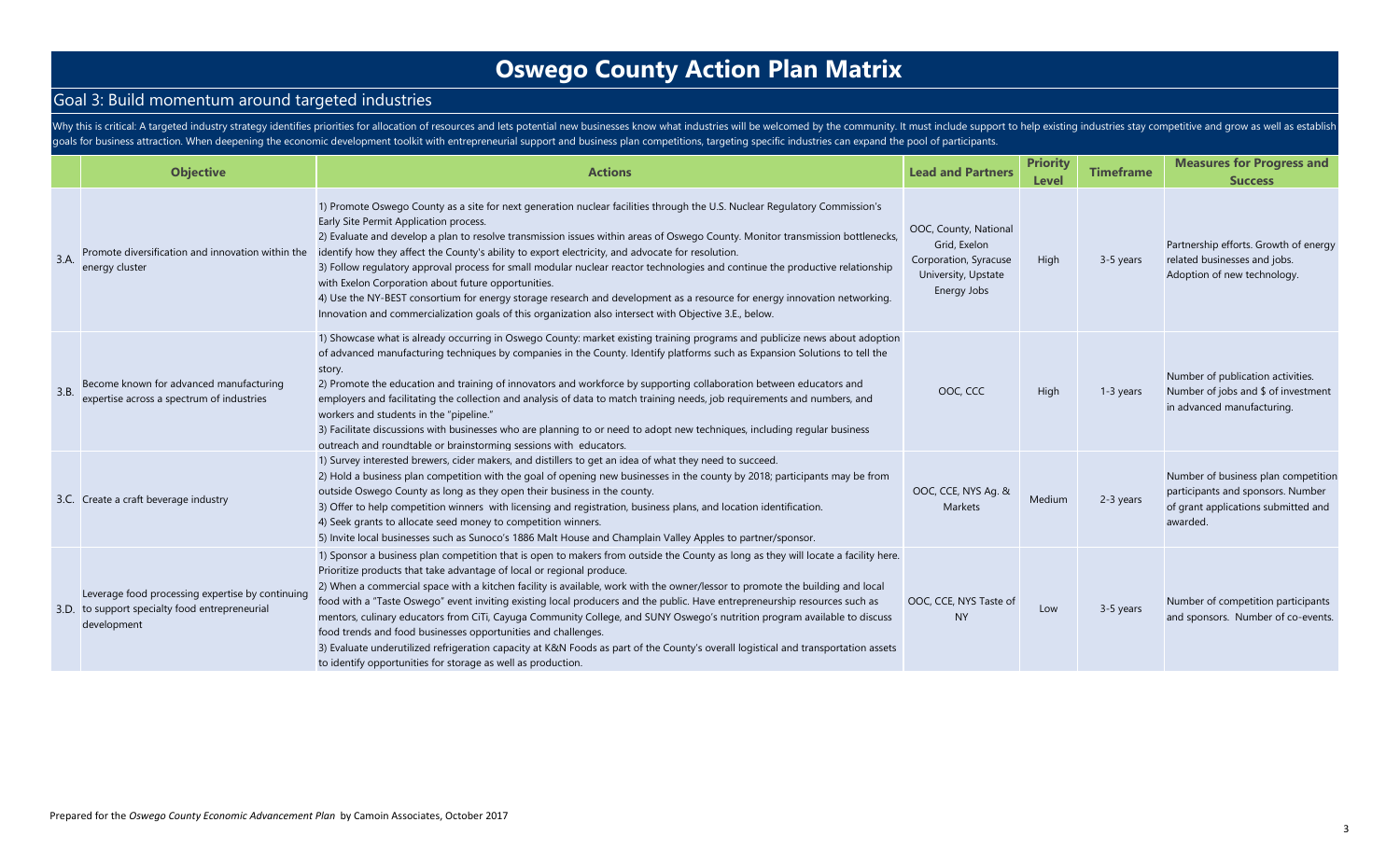|      |                                                                                                                                        | <b>Oswego County Action Plan Matrix</b>                                                                                                                                                                                                                                                                                                                                                                                                                                                                                                                                                                                                                                                                                                                                                                                                                                                                                                                                                                                                                                                                                                                                                                                                                               |                                                                                |        |               |                                                                                                                                                                                                                   |
|------|----------------------------------------------------------------------------------------------------------------------------------------|-----------------------------------------------------------------------------------------------------------------------------------------------------------------------------------------------------------------------------------------------------------------------------------------------------------------------------------------------------------------------------------------------------------------------------------------------------------------------------------------------------------------------------------------------------------------------------------------------------------------------------------------------------------------------------------------------------------------------------------------------------------------------------------------------------------------------------------------------------------------------------------------------------------------------------------------------------------------------------------------------------------------------------------------------------------------------------------------------------------------------------------------------------------------------------------------------------------------------------------------------------------------------|--------------------------------------------------------------------------------|--------|---------------|-------------------------------------------------------------------------------------------------------------------------------------------------------------------------------------------------------------------|
|      | 3.E. Enhance entrepreneur development                                                                                                  | 1) Develop a roadmap to identify County and regional assets across the business development lifecycle from idea and<br>incubation to commercialization and second-stage growth. Connect businesses with these resources and monitor progress and<br>outcomes, including for non-County assets.<br>2) Encourage existing businesses as well as startups to understand how this roadmap helps at different points on a development<br>timeline.<br>3) Continue and expand training programs and mentoring, and develop a "toolkit" that identifies business skills, quides<br>entrepreneurs in their acquisition, and measures progress in knowledge acquisition.<br>3) Focus a majority of incubation efforts on one or two targeted sectors.<br>4) Regularly survey and benchmark entrepreneurial advancement and evaluate performance of system.<br>5) Continue to hold the Next Great Idea (NGI) business plan competition on a biennial basis. NGI is open to applicants with an<br>award of \$50,000 towards establishing a business in Oswego County.                                                                                                                                                                                                            | OOC                                                                            | High   | Ongoing       | Number of assets on roadmap.<br>Number of businesses accessing<br>roadmap and resources.<br>Number of NGI participants,<br>sponsorship support, and<br>sustainability of winners and<br>outcomes of participants. |
| 3.F. | Connect established employers with innovation<br>resources                                                                             | Use existing Business Retention and Expansion visits and other outreach efforts specifically to ask about potential for innovation<br>and resources needed; provide resources for the innovation as if it were presented by an entrepreneur. Machine shop owners,<br>discussed below in 3.G., should be among the first targets for discussions.                                                                                                                                                                                                                                                                                                                                                                                                                                                                                                                                                                                                                                                                                                                                                                                                                                                                                                                      | OOC                                                                            | Low    | Ongoing       | <b>BRE</b> visits.                                                                                                                                                                                                |
|      | Convene a machine shop working group or task<br>this cluster                                                                           | 1) Convene a regular working group of machine shop owners and managers, at least semi-annually, to discuss opportunities,<br>challenges, areas for collaboration (especially training) and to identify marketing opportunities such as trade publications,<br>conferences, and web-based organizations or outlets.<br>2) Promote Oswego County as having significant machine shop expertise. At a minimum, publish a directory of machine shops<br>with information regarding capabilities. Evaluate sending a representative to trade shows.<br>Actions 3 through 6 may be undertaken by a consultant or researcher<br>3.G. force and conduct a study of assets and needs for 3) Identify areas of expertise, including both the ability to make products and the ability to integrate new technology into<br>existing processes.<br>4) Develop a marketing plan to promote machine shop assets as a cluster.<br>5) Survey machine shop owners about what resources are needed for expansion and process improvement, e.g. training, space,<br>equipment leasing, connections to suppliers and new customers.<br>6) Survey other businesses about how/whether their machine shop needs are met in-County, what is purchased from more<br>distant suppliers, and why. | OOC                                                                            | High   | Ongoing       | Participation in semi-annual working<br>group meetings.<br>Publication of directory.<br>Number of new jobs and \$<br>investment in machine shops.<br>Amount of in-county sales by<br>machine shops.               |
|      | Launch an "Outdoor Oswego" effort to leverage<br>3.H. tourism assets for recruiting outdoor recreation<br>equipment manufacturing      | 1) Have "Outdoor Oswego" or similar catchphrase become a byword for cooperation among makers and users, not just a<br>marketing slogan for tourism. Integrate the chosen term in both tourism and economic development materials, including<br>materials provided to prospective employers promoting Oswego County's lifestyle.<br>2) Define "equipment" to target sport fishing, boating, and hunting products and accessories that are used in the County. ATVs<br>and snowmobiles are manufactured in large centralized facilities but parts and aftermarket accessories such as mufflers may be<br>suitable.<br>3) Facilitate a working group to seed a cluster of related businesses in this sector. This group should include businesses that use<br>equipment such as sport fishing expedition providers and snowmobile club leaders as well as existing equipment manufacturers.<br>Early activities can include identifying and finding financial resources to attend trade shows, mentoring for entrepreneurs, and a<br>business plan competition to attract entrepreneurial and small manufacturers of equipment used in the County. If interest grows<br>strong, support separate groups for fishing/hunting, boating, and snow sports.                   | Chamber(s) of<br>Commerce, County<br>Tourism, OOC                              | Medium | 1 year        | Participation in working group<br>meetings.<br>Use of catchphrase in marketing<br>materials.<br>Number of new jobs, \$ invested,<br>companies in targeted sector.                                                 |
|      | 3.I. Expand funding for tourism projects                                                                                               | Actively seek tourism projects to support for state funding in 2018 Consolidated Funding Application round; underscore tourism<br>and visitor benefits when seeking funding for related projects such as craft brewing.                                                                                                                                                                                                                                                                                                                                                                                                                                                                                                                                                                                                                                                                                                                                                                                                                                                                                                                                                                                                                                               | OOC, County Tourism                                                            | Medium | Spring 2018   | Increase in tourism related<br>applications.                                                                                                                                                                      |
|      | Continue efforts to secure National Park Status for<br>3.J. Fort Ontario and National Marine Sanctuary<br>designation for Lake Ontario | 1) Continue to work with National Park Service and NOAA to provide information for their discovery/decision processes.<br>2) Continue to work with state and federal elected representatives to get support in Congress for any supporting legislation.                                                                                                                                                                                                                                                                                                                                                                                                                                                                                                                                                                                                                                                                                                                                                                                                                                                                                                                                                                                                               | County Tourism,<br>Oswego County<br>Legislature, state and<br>federal electeds | Medium | $1 - 5$ years | Increase in vistations at Fort Ontario,<br>Safe Haven. Development of new<br>amenities for Lake Ontario visitors.                                                                                                 |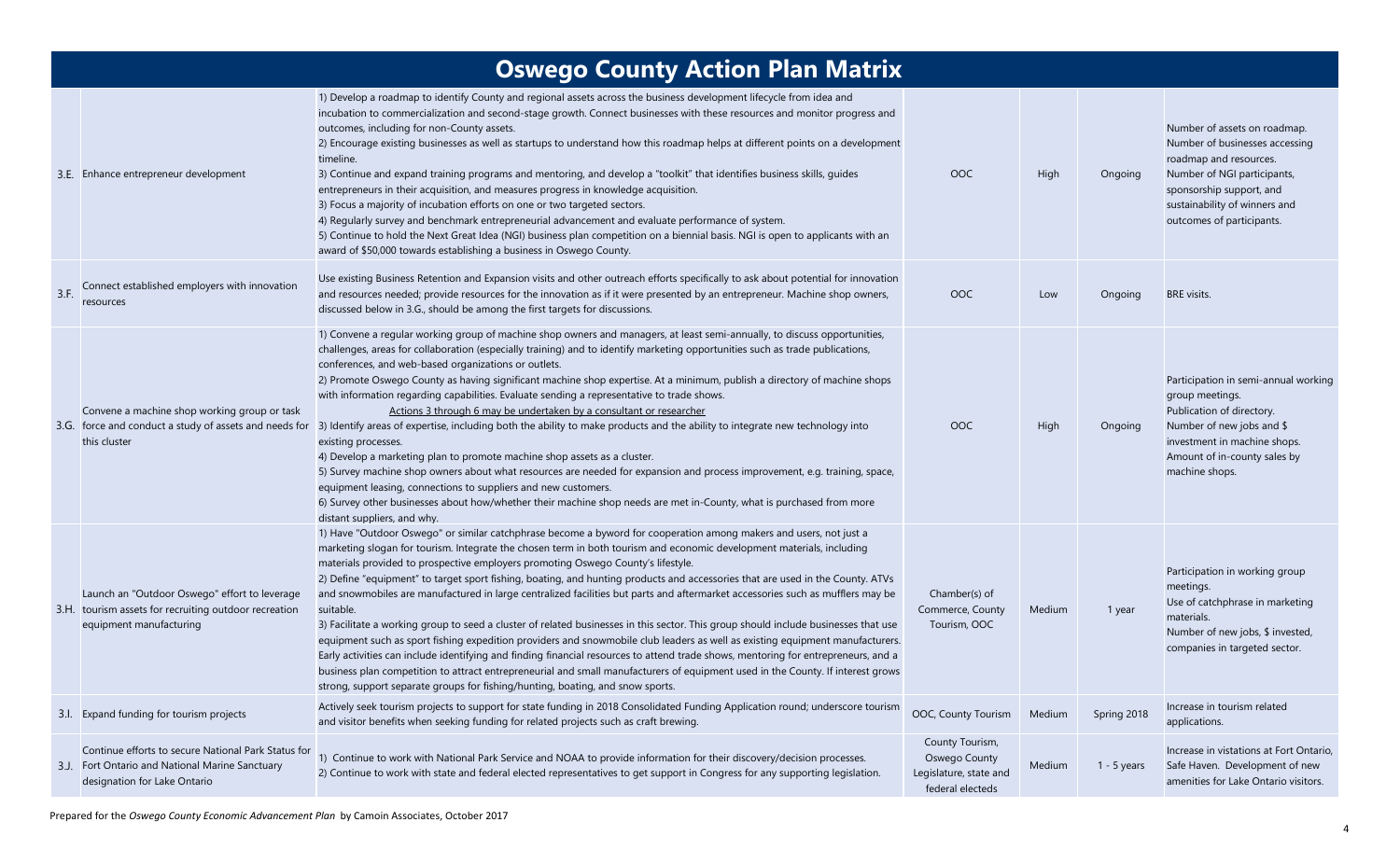### Goal 4: Become recognized as a superior location for business attraction and growth

Why this is critical: Oswego County can build on its existing reputation for business friendliness and establish itself as a leader in attracting and growing businesses by identifying and enhancing the critical factors bus trained and ready workforce, and well-located and infrastructured sites.

|      | <b>Objective</b>                                                                                                                                                   | <b>Actions</b>                                                                                                                                                                                                                                                                                                                                                                                                                                                                                                                                                                                                                                                                                                                                                                                                                                                                                          | <b>Lead and Partners</b>                                          | <b>Priority</b><br>Level | <b>Timeframe</b> | <b>Measures for Progress and</b><br><b>Success</b>                                                                                                                                                                 |
|------|--------------------------------------------------------------------------------------------------------------------------------------------------------------------|---------------------------------------------------------------------------------------------------------------------------------------------------------------------------------------------------------------------------------------------------------------------------------------------------------------------------------------------------------------------------------------------------------------------------------------------------------------------------------------------------------------------------------------------------------------------------------------------------------------------------------------------------------------------------------------------------------------------------------------------------------------------------------------------------------------------------------------------------------------------------------------------------------|-------------------------------------------------------------------|--------------------------|------------------|--------------------------------------------------------------------------------------------------------------------------------------------------------------------------------------------------------------------|
| 4.A. | Develop a track record of successful infrastructure<br>projects                                                                                                    | 1) Identify and establish funding for completion of strategic projects such as the sewer project at the Oswego County Airport in<br>Volney.<br>2) Continue to discuss long-term strategies for water and wastewater with regional partners.<br>3) Establish pathways for collaboration and coordination around the core ideas of service expansion, development opportunity,<br>and cost reduction.                                                                                                                                                                                                                                                                                                                                                                                                                                                                                                     | Oswego County,<br>municipalities                                  | High                     | Ongoing          | Dollars of funding for projects.<br>Gallons of increased capacity and<br>miles of pipes. Acreage connecting to<br>system.                                                                                          |
| 4.B. | Enhance the County's critical role in the regional<br>transportation and logistics network                                                                         | 1) Use the Strategic Plan's Infrastructure Analysis to publicize transportation assets and their interconnectedness; community<br>and business stakeholders as well as the transportation industry benefit from understanding the many resources.<br>2) Identify existing and potential major transportation and logistics hubs where multiple resources are available (for example<br>rail/truck/warehouse at one site.)<br>3) Strengthen the Port of Oswego's ability to attract businesses with a cooperative and continuous evaluation of opportunities<br>and barriers; explore County business process improvements such as non-disclosure agreements and permitting clarification.<br>4) Continue to think regionally about transportation and logistics, and maintain a voice in planning and decisions. 5) Continue<br>efforts with NYS DOT to enhance access to I 81 in Oswego County.        | County, Port of Oswego                                            | Medium                   | 1-5 years        | Number of new jobs and capital<br>investment in logistics and<br>transportation businesses. Dollars of<br>increased sales and revenue for<br>existing businesses. Partnership<br>efforts with other regional hubs. |
| 4.C. | Establish a process for planning large-scale site<br>development that can be implemented across the<br>County as parcels become available for specific<br>projects | 1) Identify stakeholders such as community leaders, large landowners, businesses, and school districts, and invite them to join<br>the planning processes, with opportunities for the general public to participate.<br>2) Evaluate the potential to partner with large landowners and developers for cooperative investment such as public/private<br>partnerships and special districts to have users pay for infrastructure.<br>3) Treat workforce as part of the infrastructure - identify skills, availability, and training opportunities located in proximity to<br>sites and fill training gaps. Assess workforce regionally to include those within commuting distance.                                                                                                                                                                                                                        | Oswego County<br>Planning, Workforce<br>Development Board,<br>OOC | Low                      | 1-5 years        | Number of involved<br>participants, number of projects<br>engaged in and outcomes.                                                                                                                                 |
| 4.D  | improvement                                                                                                                                                        | 1) Periodically review processes at County and municipal levels and identify areas where projects are delayed or incur excess<br>costs; open a dialogue with municipalities about improvements that facilitate projects but retain local review where important.<br>Survey projects about process after completion.<br>Review permitting processes and identify areas for 2) Publish a consolidated "guidebook" to permitting processes throughout the County; promote on economic development as<br>well as planning websites and make it searchable by community and project type.<br>3) Partner with the Tug Hill Commission to explore potential areas for General Environmental Impact Statements (GEIS) to guide<br>and facilitate development suitable for those areas.<br>Work to encourage consistencey in land use planning throughout the county as a way to streamline development efforts. | Oswego County,<br>municipalities                                  | Low                      | Ongoing          | Assessment of processes completed.<br>Guidebook published.<br>GEIS pilot project.                                                                                                                                  |
| 4.E. | Promote workforce training as a major business<br>attraction                                                                                                       | 1) Continue to connect employers to the county's unique programs and support existing employer engagement; establish a<br>system to track potential instructors, corporate partners to be ready when new training is needed.<br>2) Continuously update workforce stakeholders about industries targeted, and industries expressing interest, to enhance their<br>ability to train a workforce ready by project completion.<br>3) Support grant writing efforts with information on how workforce initiatives fill countywide goals, employer information, and<br>success stories                                                                                                                                                                                                                                                                                                                        | OOC, Workforce<br>Development Board,<br>CCC, Citi                 | High                     | 1 year           | Number of discussions, and issues<br>resolved collaboratively.                                                                                                                                                     |
|      | 4.F. Build strategically located spec buildings                                                                                                                    | 1) Identify strategic locations where businesses will want to locate, using criteria such as location, services, and size.<br>2) Explore funding partnerships including public/private partnerships.<br>3) Create and maintain a profile of inquiries about sites and buildings, outcome of inquiries, and reasons if project was<br>abandoned. Assign estimated dollar amount of potential development undertaken and not undertaken. Workforce data<br>collected can be particularly useful for grant writing 4.E.3, above.                                                                                                                                                                                                                                                                                                                                                                           | OOC                                                               | High                     | Ongoing          | Number of sites identified, buildings<br>built, inquires logged.                                                                                                                                                   |